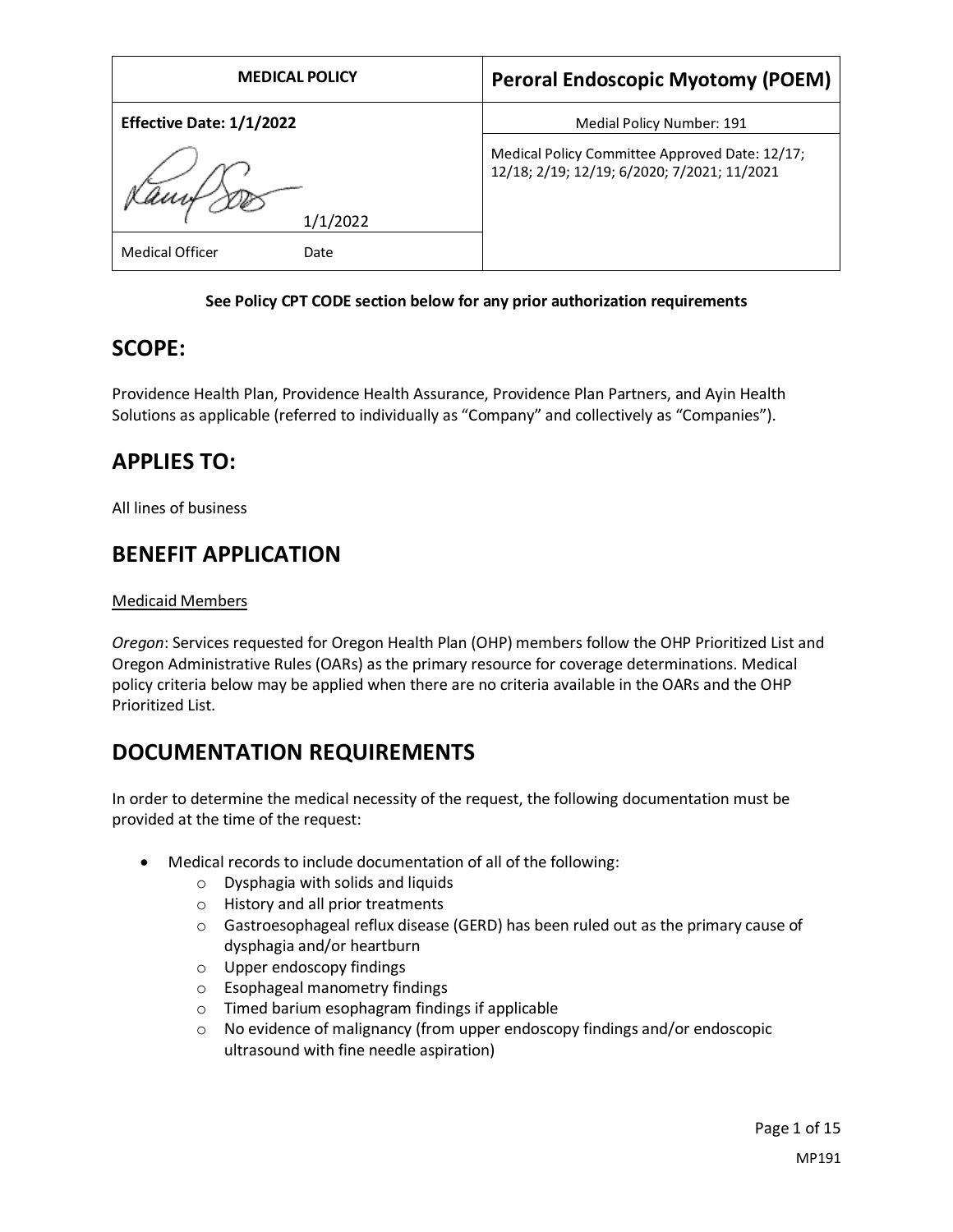| <b>MEDICAL POLICY</b>               | <b>Peroral Endoscopic Myotomy (POEM)</b>                                                      |
|-------------------------------------|-----------------------------------------------------------------------------------------------|
| Effective Date: 1/1/2022            | Medial Policy Number: 191                                                                     |
| 1/1/2022<br>Medical Officer<br>Date | Medical Policy Committee Approved Date: 12/17;<br>12/18; 2/19; 12/19; 6/2020; 7/2021; 11/2021 |
|                                     |                                                                                               |

# **POLICY CRITERIA**

- I. Peroral endoscopic myotomy (POEM) to treat achalasia may be considered **medically necessary and covered** when **all** of the following criteria (A. – D.) are met:
	- A. Dysphagia with solids and liquids; **and**
	- B. Gastroesophageal reflux disease (GERD) has been objectively ruled out as the primary cause of dysphagia and/or heartburn by either of the following (a. or b.) when symptoms of heartburn are present:
		- a. Reflux and/or esophagitis is not present on endoscopy; **and/or**
		- b. 24-hour ambulatory esophageal pH monitoring rules out reflux.
	- C. Upper endoscopy with no evidence of pseudoachalasia or other reasons for mechanical obstruction or dysphagia; **and**
	- D. Either of the following are met (a. or b.):
		- a. Esophageal manometry has been performed. Findings reveal incomplete relaxation of the lower esophageal sphincter (integrated relaxation pressure above the upper limit of normal), and aperistalsisin the distal two-thirds of the esophagus; **or**
		- b. Esophageal manometry has been performed, with inconclusive findings and **both** of the following criteria (i. and ii.) are met:
			- i. Modified esophagram with timed emptying of a standardized barium volume (also known as "timed barium esophagram") has been performed. Findings reveal dilation of the esophagus, narrow esophagogastric junction, aperistalsis, and/or delayed emptying of barium; **and**
			- ii. Esophagogastric malignancy has been ruled out by appropriate means (e.g., upper endoscopy, endoscopic ultrasound with fine needle aspiration).
- II. Peroral endoscopic myotomy (POEM) to treat achalasia may be considered **medically necessary and covered** following a failed laparoscopic Heller myotomy.
- III. Peroral endoscopic myotomy (POEM) is considered **investigational and is not covered** as a treatment for any other indication, including but not limited to:
	- A. Achalasia not meeting criteria I. or II. above
	- B. Dysphagia in the absence of achalasia not meeting criteria I. or II. above
	- C. Gastroesophageal reflux
	- D. Diffuse esophageal spasm
	- E. Distal esophageal spasm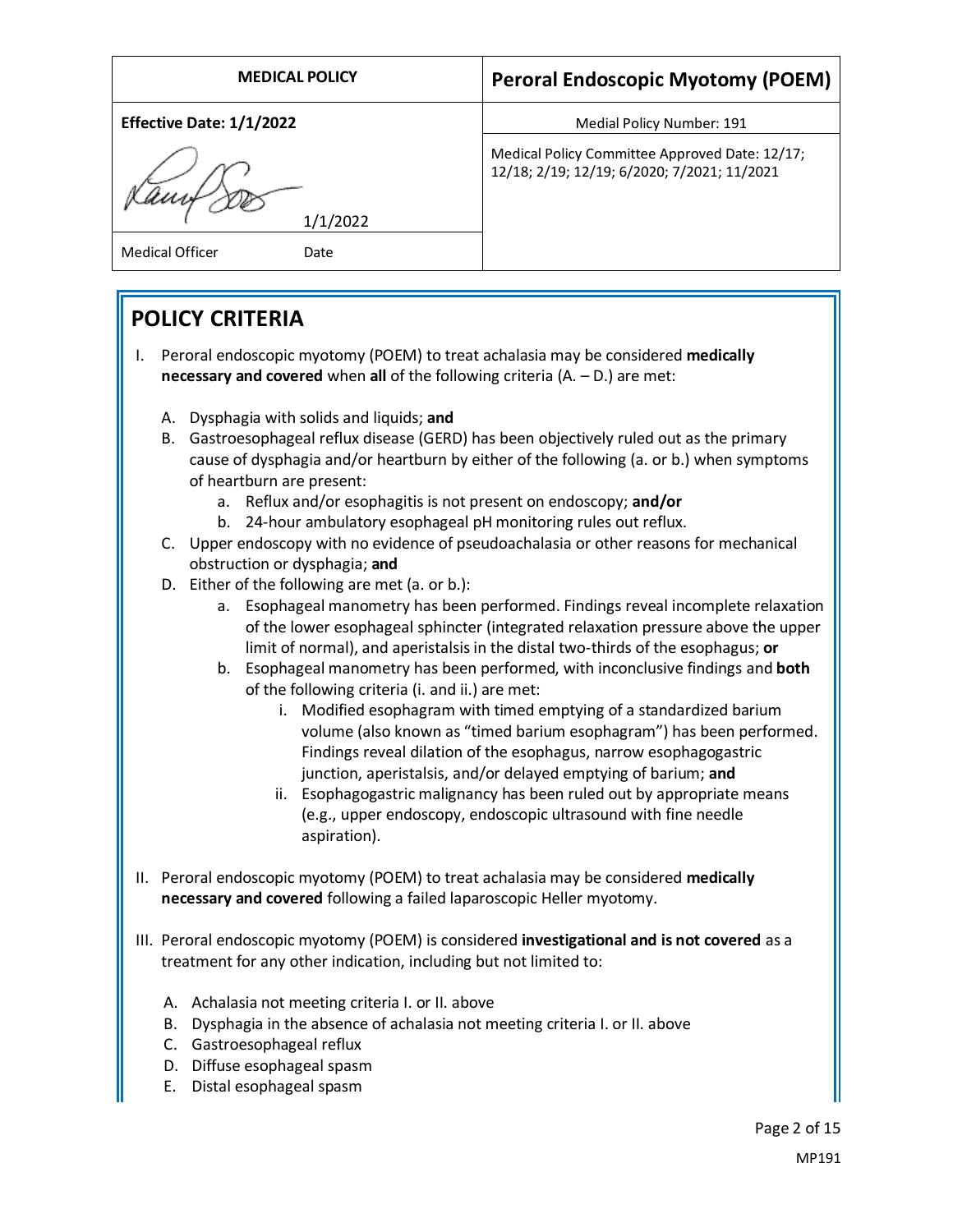- F. Jackhammer (hypercontractile) esophagus
- G. Gastroparesis
- H. Other esophageal disorders

Link t[o Policy Summary](#page-9-0)

## **CPT CODES**

| <b>All Lines of Business</b>                                                                             |                                                                             |  |
|----------------------------------------------------------------------------------------------------------|-----------------------------------------------------------------------------|--|
|                                                                                                          | <b>Prior Authorization Required</b>                                         |  |
| 43497                                                                                                    | Lower esophageal myotomy, transoral (ie, peroral endoscopic myotomy [POEM]) |  |
| <b>Unlisted Codes</b>                                                                                    |                                                                             |  |
| All unlisted codes will be reviewed for medical necessity, correct coding, and pricing at the claim      |                                                                             |  |
| level. If an unlisted code is billed related to services addressed in this policy then it will be denied |                                                                             |  |
| as not covered.                                                                                          |                                                                             |  |
| 43499                                                                                                    | Unlisted procedure, esophagus                                               |  |

# **DESCRIPTION**

### Achalasia

Achalasia is an uncommon motility disorder affecting the sphincters of the gastrointestinal tract, most commonly occurring in the lower esophageal sphincter (LES). It is characterized by a progressive inflammatory degeneration of ganglion cells in the esophageal wall that eventually results in gastrointestinal tract disruption. The cause in primary achalasia is unknown. Progression is quite slow and it is typical for patients to experience symptoms for years prior to seeking medical care. The clinical differential is complex and misdiagnoses is common, leading to treatment for other disorders including gastroesophageal reflux disease (GERD) for a number of years prior to correctly identifying achalasia.

When the LES fails to relax as is the case in achalasia patients, it is often accompanied by a loss of peristalsis in the distal esophagus. Diagnostic evaluations include suspecting those with dysphagia to solids and liquids; heartburn unresponsive to a trial of proton pump inhibitor (PPI) therapy; retained food in the esophagus on upper endoscopy; and unusually increased resistance to passage of an endoscope through the esophagogastric junction (EGJ). While dysphagia with both solids and liquids is the most common symptom of the achalasia, regurgitation of undigested food, chest pain, weight loss, nocturnal cough, and heartburn may also be indicators, hence the complex differential due to significant overlap with other more common conditions.<sup>1</sup> Achalasia treatment is aimed at decreasing the resting pressure in the LES to allow passage of ingested material.

### Peroral Endoscopic Myotomy

Peroral endoscopic myotomy (POEM) is an endoscopic technique that emerged in the past decade as a minimally invasive management option for achalasia.<sup>2</sup> POEM is a form of natural orifice transluminal endoscopic surgery (NOTES) considered to be an endoscopic equivalent to surgical myotomy. The POEM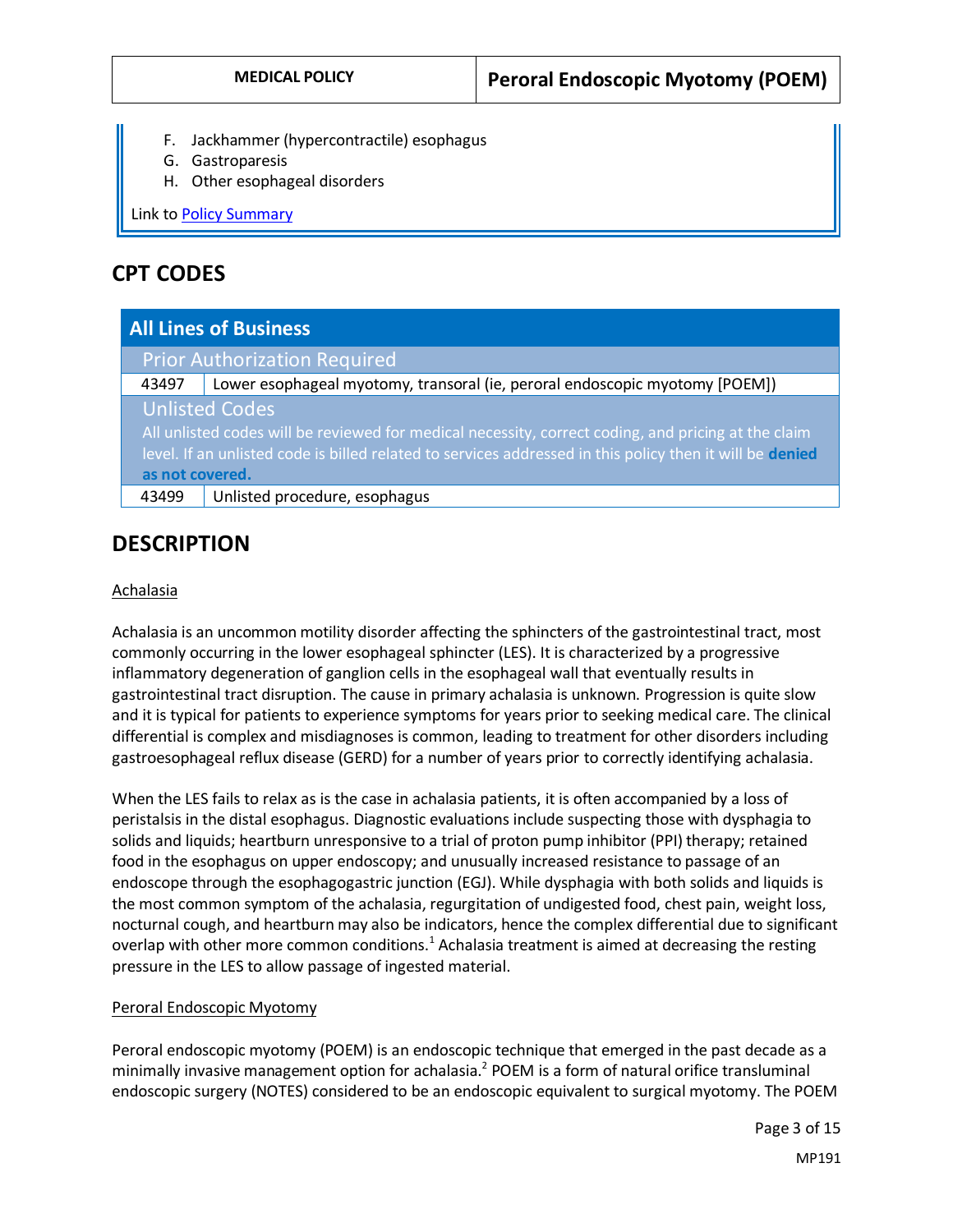procedure allows for myotomy of the lower esophageal muscles to be performed via mucosal incision and entry into the submucosa of the esophagus, thus eliminating the need for direct incisions. Surgical myotomy, particularly Heller myotomy performed laparoscopically (known as laparoscopic Heller myotomy [LHM]), is currently the standard interventional treatment option for patients with achalasia. Another interventional procedure commonly used to treat achalasia pneumatic dilation of the lower esophageal sphincter. The POEM procedure combines the minimal invasiveness of pneumatic dilation with the therapeutic goal of a surgical myotomy.

Although POEM was developed for achalasia, it is has recently been proposed as a potential treatment for other disorders, including spastic esophageal disorders as well as conditions like gastroesophageal reflux. In addition, the POEM procedure has been adapted to be performed in the stomach (termed gastric peroral endoscopic pyloromyotomy or G-POEM) for the treatment of gastroparesis.

## **REVIEW OF EVIDENCE**

A review of the ECRI, Hayes, Cochrane, and PubMed databases was conducted regarding the use of the POEM procedure as a treatment for any indication. Below is a summary of the most recent available evidence identified through May 2021. The evidence review is primarily focused on systematic reviews, RCT's, and comparative nonrandomized studies published after the former.

## Achalasia

The Eckardt symptom score is often reported as an outcome measure of therapeutic success in the literature evaluating POEM treatments. There are 4 components to the score, based on self-reported symptom severity and weight loss.<sup>3,4</sup> Weight loss (none, <5 kg, 5-10kg, or >10kg), dysphagia (none, occasional, daily, or each meal), chest pain (none, occasional, daily, or each meal), and regurgitation (none, occasional, daily, or each meal) are given a score of 0-3 based on patient reported responses. The results vary from 0 to 12, with a result of ≤3 often defining clinical success. When the ESS was assessed for validity and reliability in a well-defined patient population, the dysphagia and regurgitation items were found to perform the most consistently.<sup>5</sup> However, timing of assessment (i.e., initial administration and subsequent follow-up) was identified as a potentially problematic for the score overall, and half of the items were identified as being not related to standard physiological assessment of achalasia severity.

Given the pathophysiology of achalasia and accompanying symptomology, esophageal manometry to evaluate swallowing and status of dysphagia are the preferred outcomes of interest.

### *Systematic Reviews*

Page 4 of 15 • In 2019 (reviewed in 2021), Hayes published an updated comparative effectiveness review, evaluating POEM as a treatment for esophageal achalasia versus laparoscopic Heller myotomy (LHM) or pneumatic dilation (PD).<sup>6</sup> The review included 19 studies comparing POEM with either LHM (15 studies)<sup>7-21</sup>, PD (3 studies)<sup>22-24</sup>, or both (1 study)<sup>20</sup>. Enrollment ranged from 50 to 241 patients; follow-up time ranged up to 60 months following intervention. As in previous reports on this topic, the Hayes authors concluded that the evidence base is of poor quality: 14 included studies were rated poor quality, 4 were rated fair quality, and 1 study was rated good quality (RCT reported by Ponds et al. in 2019 comparing POEM to PD<sup>24</sup>). The low-quality evidence from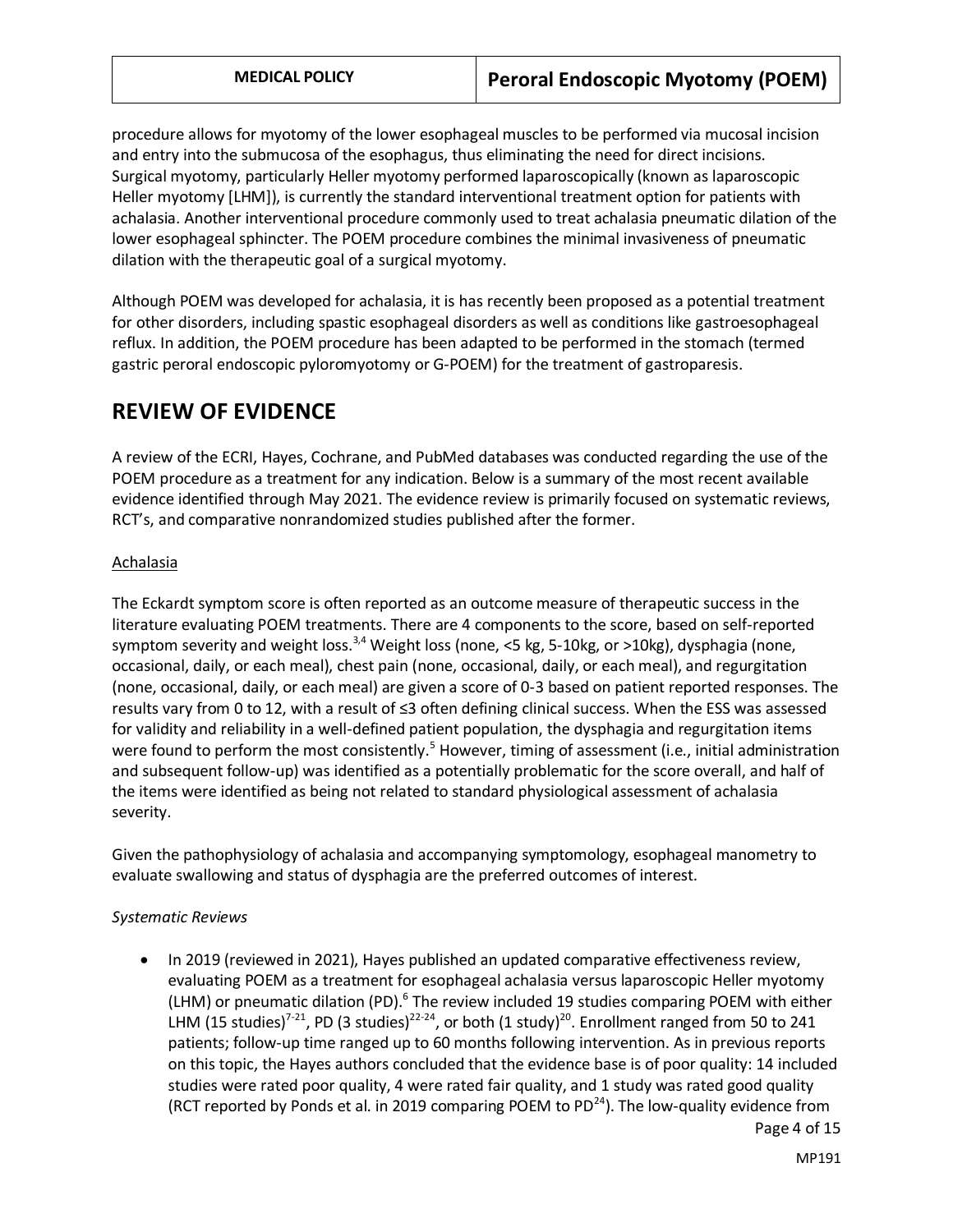the generally poor-quality studies suggest that POEM is a safe procedure (sixteen studies found no major complications related to POEM). Nine of 13 studies comparing POEM to LHM reported no difference in perioperative complications or did not provide statistical comparisons; the remaining 4 studies favored POEM over LHM. The evidence base also suggests that outcomes for patients with achalasia treated with POEM may be achieved with similar efficacy when compared to LHM and PD. In shorter follow-up, differences in patients lost to follow-up and outcomes related to symptom relief were found to be similar. Of studies with the longest available follow-up (median, 36.2-158.1 weeks), five studies of POEM vs LHM reported no statistically significant difference between symptom relief.

The Hayes report also included data from seven recent systematic reviews with meta-analyses comparing POEM to LHM.<sup>25-31</sup> In general, these reviews reported that POEM was comparable to LHM for most outcomes including the Eckardt score, as well as for adverse events including incidence of perforation, hospital length of stay and operative time. Numerous systematic reviews reported incidence of GERD as being a significant cost following POEM as compared to LHM and PD. Authors of systematic reviews noted limitations of studies included in their metaanalyses to include a general lack of comparator groups, overlapping patient populations, heterogeneity in procedure and techniques, discrepancy in follow-up times between comparator groups when present, and short-term follow-up times across the evidence base. All of the studies noted the need for additional randomized comparative studies of LHM and POEM, though overall the reviews recognized the POEM procedure as being relatively safe and effective.

• In 2018, ECRI published an evidence review evaluating the safety and efficacy of POEM for the treatment of achalasia.<sup>32</sup> Having systematically searched the literature through January 2018 according to pre-defined criteria, ECRI included 5 systematic reviews and meta-analyses, 1 RCT, 3 non-randomized cohort studies and 5 case series for review. Outcomes of interest were symptom resolution at one year follow-up, symptom resolution compared to patients receiving laparoscopic Heller myotomy (LHM), recurring symptoms following surgery, and adverse events.

All of the included studies reported positive results for the primary reported outcome of symptom resolution (Eckardt score <3). Three cohort studies (n = 242) and one meta-analysis, evaluating 23 studies (n = 2,373), reported symptom resolution one-year follow-up in >98% of patients treated with POEM. Compared to LHM, two meta-analyses (77 studies; n = 8,278) and three nonrandomized studies ( $n = 244$ ) reported comparable or superior symptom resolution among patients receiving POEM, similar or fewer complications, shorter operative times, similar or longer hospital stays, but a greater risk of GERD onset. One systematic review (36 studies, n = 2,373) reported GERD symptoms in 9% of patients at a median eight-month follow-up after POEM. Across three cohort studies ( $n = 1,874$ ) and one systematic review ( $n = 1,122$ ), serious adverse events were reported in 1% to 6% of patients. Only one RCT and five case series reported on procedure success, symptoms, complications, and GERD medication use in patients treated with POEM at three-year follow-up. ECRI concluded that a large body of evidence exists, which indicates that POEM is a safe and effective for treating achalasia.

• In 2019, Evensen and colleagues published a systematic review evaluating the efficacy of POEM in treatment-naïve achalasia patients.<sup>33</sup> Independent reviewers systematically identified eligible studies, assessed quality, and extracted data. Outcomes of interest were symptom score and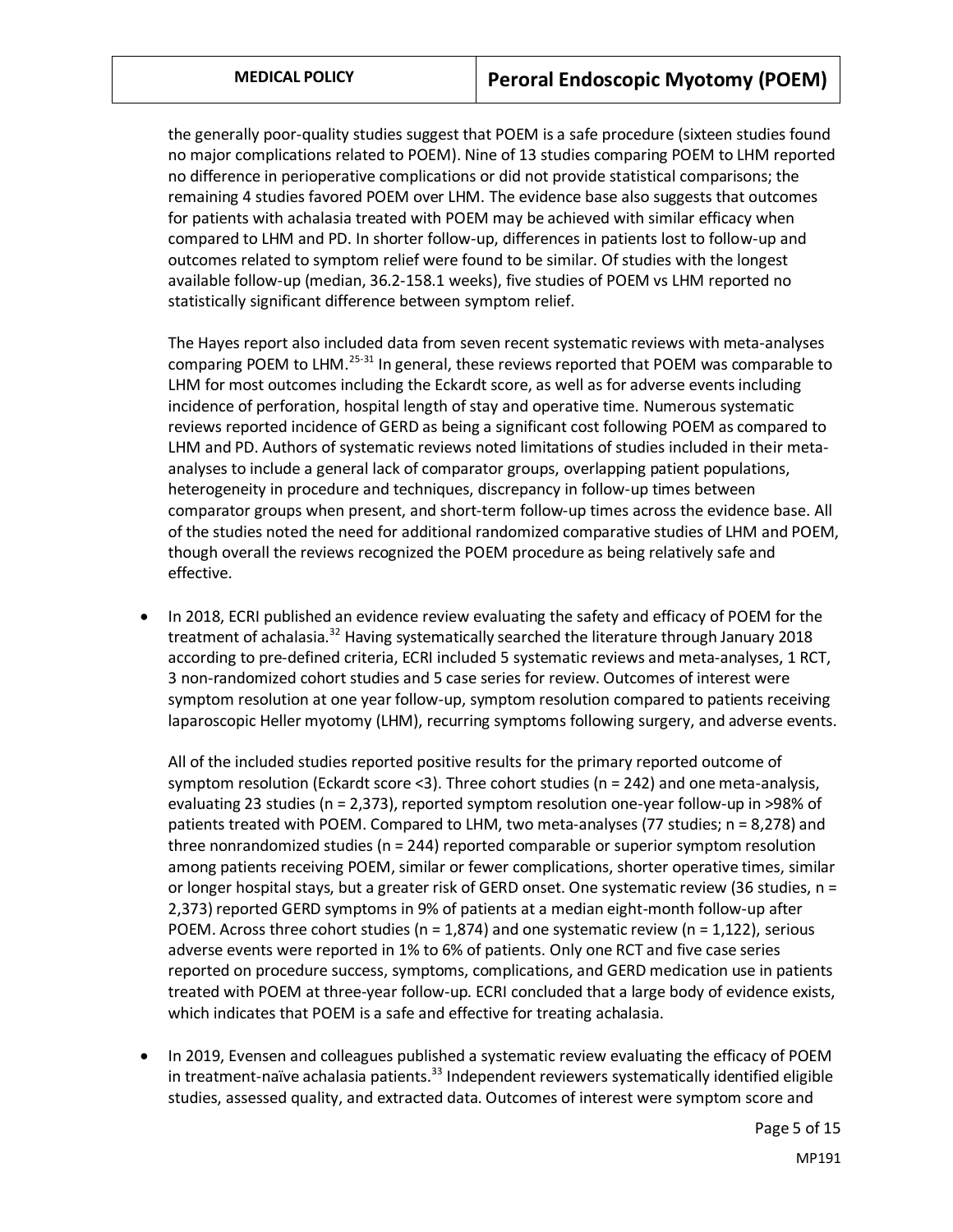objective testing (i.e. high resolution manometry (HRM) or timed barium esophagogram (TBE)). Having searched the literature through November 2017, investigators ultimately included 7 studies (6 retrospective cohort studies; 1 prospective cohort study) for review. Sample sizes ranged from 32 to 100 patients and follow-up ranged from 3 to 51 months. All studies reported a short-term clinical success rate of >90% (defined as an Eckardt score ≤3). HRM was applied pre- and post-surgery in all of the included studies, each reporting significant decreases in lower-esophageal pressure. Only two studies included their TBE protocol with barium height analysis. Strengths of this study include the systematic review of literature following a predefined protocol and evaluation of methodological quality by two independent reviewers. Limitations of the study are centered on the quality of the studies included for review. Each study suffered from small sample sizes, low follow-up rates, the limited application of objective tests, retrospective study designs, and the low-middle income treatment setting (i.e. China) for 6 out of the 7 reviewed studies. Given these limitations, investigators concluded that "a definite conclusion of the effect of POEM in treatment-naïve patients can at present hardly be drawn."

• In 2021, Dirks and colleagues published a systematic review and meta-analysis comparing POEM to pneumatic dilation (PD) and Heller myotomy (HM) for treating achalasia.<sup>34</sup> The review included 28 studies comparing POEM and HM (n=21) or POEM and PD (n=8), with only 1 RCT addressing each comparison. Follow up averaged to be less than 2 years for all studies except 2 4-year observational studies. POEM was found to have similar efficacy to HM and greater efficacy compared to PD in both an RCT and observational studies. POEM needed reintervention less than PD in one RCT and less than HM in one observational study. Six to 12 month patient reported reflux was worse in POEM than PD in 3 observational studies, but not significantly different after 1 year. All treatments had similar safety and adverse event outcomes. The authors concluded that POEM has similar outcomes to HM and greater efficacy than PD, although data is currently insufficient and inconsistent. Limitations of the review include observational, retrospective design for the majority of studies included, small sample size, low event rates, and short followup. More randomized trials are need to compare the different treatment options for achalasia.

## *Randomized Controlled Trials (RCTs)*

• In 2019, Werner et al., reported results of a multicenter, randomized trial comparing POEM (N=112) to LHM plus Dor's fundoplication (N=109) in patients with symptomatic achalasia.<sup>35</sup> The primary outcome of interest was Eckardt symptom score of 3 or less without the use of treatments at the 2-year follow-up. One hundred eight of 112 patients in the POEM group and 104 of 109 patients in the LHM group had complete follow-up data available with respect to the primary end point. In 83.0% of patients the predefined clinical success was observed in the POEM group, as well as 81.7% of patients in the LHM group (difference, 1.4 percentage points; 95% confidence interval [CI], −8.7 to 11.4; P = 0.007 for pre-specified noninferiority which was identified to be a margin of the lower bound being above -12.5 percentage points). Subgroup exploratory analyses of patient groups (i.e., by achalasia subtype) did not report measures of statistical significance in between-group comparisons. Amongst secondary outcomes reported, the incidence of reflux esophagitis (all grades) was higher in the POEM group than the LHM group at 3 months (57% vs. 20%; odds ratio, 5.74; 95% CI, 2.99 to 11.00) and at 24 months (44% vs. 29%; odds ratio, 2.00; 95% CI, 1.03 to 3.85). Esophageal pH monitoring was reported as similar proportions of patients with abnormal reflux between groups without statistical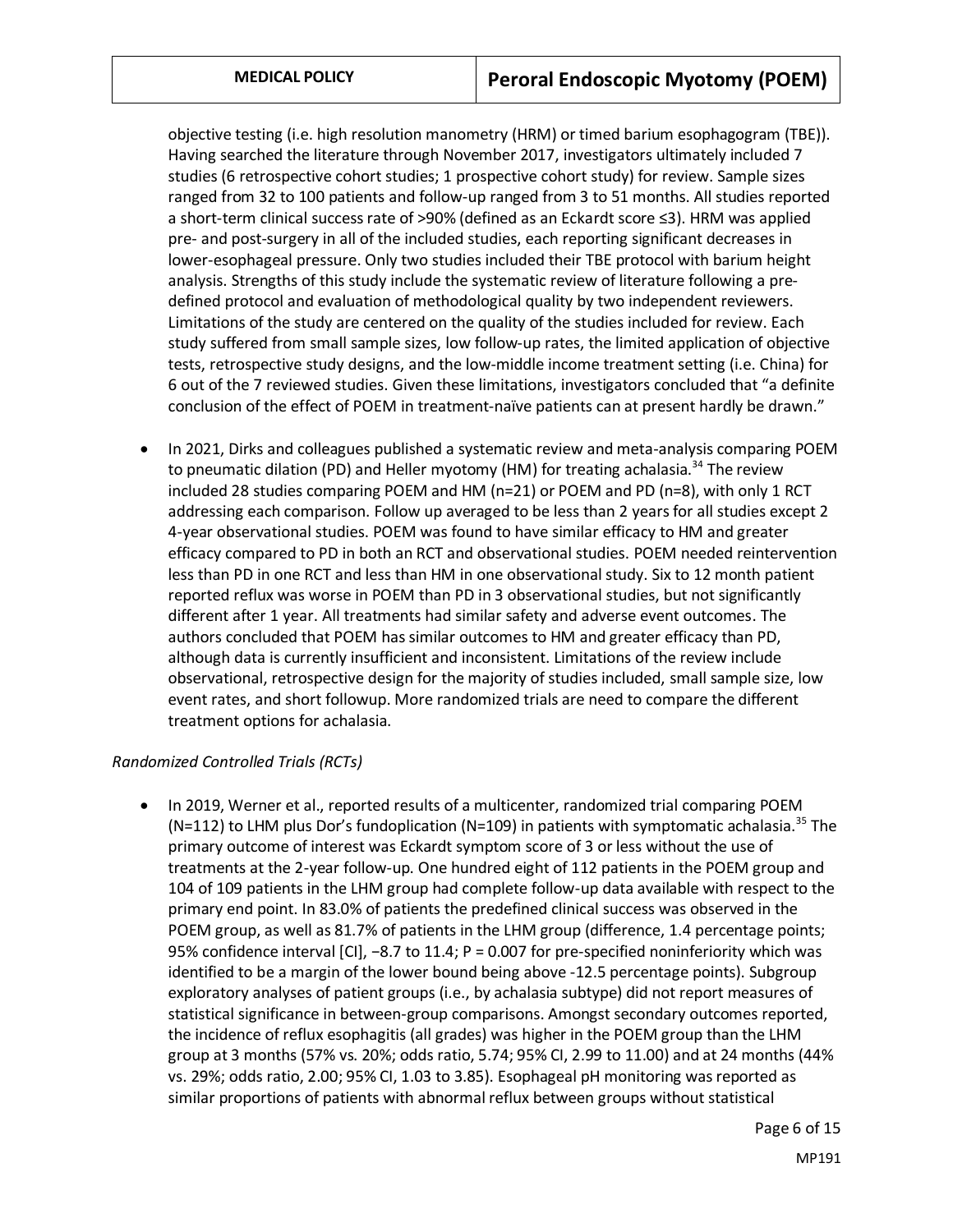significance for comparison reported. The use of proton-pump inhibitors was higher in the POEM group than the LHM group across time after baseline. The authors reported limitations of due to surgical experience – those performed LHM plus Dor's fundoplication were more experienced than the endoscopists were at performed POEM. Additionally, less than 50 percent of eligible patients were enrolled due to refusal to consent to randomization. Given that blinding was not possible, patient's reports of outcomes may have been biased. The authors concluded that, overall, their results suggest no between group difference in improvements in patientreported quality of life at 2-years following POEM and LHM, and POEM is noninferior to LHM in controlling symptoms of achalasia, but resulted in higher incidence of GERD.

### *Nonrandomized Comparative Studies*

No additional nonrandomized comparative studies of relevance were identified that were not already included in the above summarized systematic reviews.

#### Gastroparesis

• In 2019, ECRI published a clinical evidence assessment on gastric peroral endoscopic myotomy for treating gastroparesis. The review included 2 systematic reviews and 4 case series.<sup>36</sup> The systematic reviews had significant overlap in studies, all of which were observational and had small sample sizes. The case series patient samples ranged from 14 to 108 participants. All systematic reviews and case series found technical success from gastric POEM. The systematic reviews found 69%-100% clinical response rates, although clinical success definitions varied among studies. Nausea and vomiting were the most improved symptoms. The 4 case series also reported high rates of clinical response and symptom relief. One systematic review reported major complications in 8.3% of patients and the second reported 3.2%, with postoperative complications at 2.1%.

ECRI found that the evidence was at high risk of bias, as the evidence base consist of case series, most of which were retrospective and single-centered. Limitations also include lack of randomization, control groups, and blinding. There was high heterogeneity in outcome measures and follow up across studies. ECRI conclude that the current available evidence is inconclusive for gastric POEM for treating gastroparesis.

A review of the evidence found no randomized trials evaluating POEM for the treatment of gastroparesis. A number of systematic reviews based on observational studies and case series report clinical success of POEM in this population. Despite reporting symptom relief, non-randomized clinical trials studies included in the analyses suffer from small sample sizes, heterogeneous patient cohorts, a lack of comparator groups and inadequate follow-up.<sup>37-48</sup>

#### Other Indications for POEM

#### *Systematic Reviews*

In 2017, Khan and colleagues published results from their systematic review and meta-analysis evaluation POEM for the treatment of spastic esophageal disorders (SEDs) – including spastic achalasia (type III), diffuse esophageal spasm (DES), and nutcracker/jackhammer esophagus (JH).<sup>49</sup> Searching the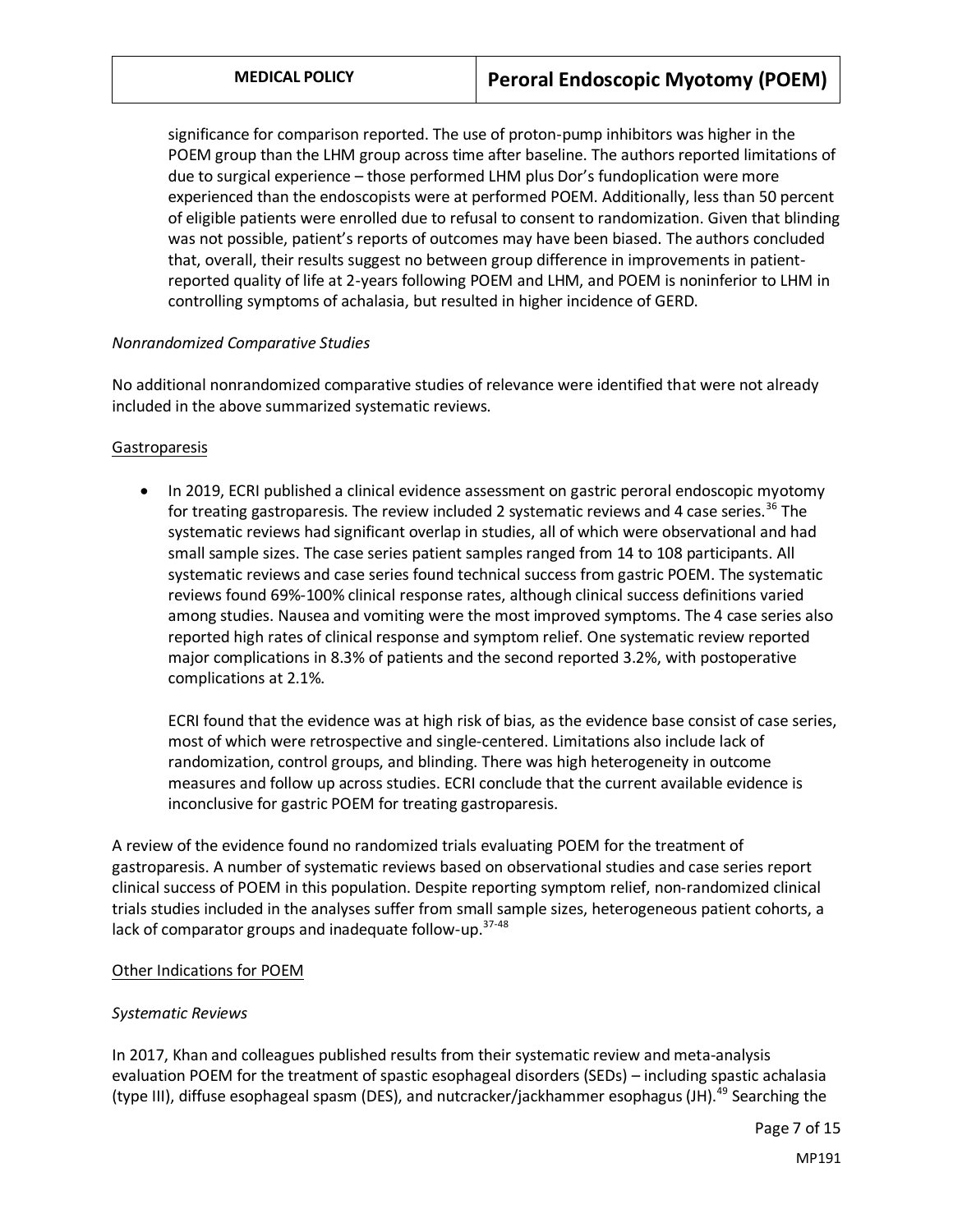literature through January 2016, independent reviewers systematically identified eligible studies, assessed quality, and extracted data. Outcomes of interest were weighted pooled rates for clinical success (defined as Eckardt scores ≤ 3), severity of dysphagia based on a health-related quality of life questionnaire, and adverse events (AEs). Clinical success rates and AEs were calculated using fixed- or random-effects models based on heterogeneity. Eight observational studies, with sample sizes varying from 3 months to 3 years, were ultimately included for review.

The patient cohort across all eight studies (n=179) included 116 patients with type III achalasia, 37 patients with JH, and 18 patients with DES. Using the National Institutes of Health quality assessment tool, investigators assessed 2 studies of the 8 studies to be "good quality" and 6 to be "fair quality." Cumulative clinical success of POEM for the treatment of all SEDs was 87% (78, 93%; 95% CI),  $I^2 = 37$ %. Adverse events of POEM in all SEDs was calculated to be 14% (9, 20%; 95%CI),  $I^2$  = 0%, with no difference in safety among individual SEDs.

All studies included for review suffered from small sample sizes, lack of long-term follow-up, and nonrandomized observational study designs. Validity is further undermined by investigators' inability to evaluate differences in clinical outcomes based on patient demographics. Investigators concluded that larger, prospective studies are required before POEM complements or replaces Heller myotomy in the treatment of SEDs.

### *Nonrandomized Studies*

In 2018, Khashab and colleagues conducted a multi-center retrospective study evaluating POEM for the treatment of non-achalasia esophageal motility disorders.<sup>50</sup> In total, 50 patients (56% female; mean age 61.7 years) underwent POEM at 11 centers for esophagogastric junction outflow obstruction (EGJOO), diffuse esophageal spasm (DES) and jackhammer esophagus (JE). Follow-up ranged from 6 to 9 months. Outcomes of interest were rates or technical success, clinical response (Eckardt scores ≤ 3) and adverse events. Mean Eckardt score decreased from 6.2 to 1.0 in EGJOO (p < 0.001) and from 6.9 to 1.9 in DES/JE (p < 0.001). A total of 9 (18%) adverse events occurred, rated as mild in 55.6% and moderate in 44.4%. Limitations include the study's small sample size, retrospective design, and inadequate follow-up. Investigators concluded that randomized trials were needed to confirm the safety and efficacy of POEM for non-achalasia esophageal motility disorders.

# **CLINICAL PRACTICE GUIDELINES**

## American Gastroenterological Association (AGA)

In 2017, the AGA published a clinical practice update, evaluating POEM for the treatment of achalasia.  $51$ Having conducted a comprehensive literature review, investigators recommended POEM be "considered as a treatment option of comparable efficacy to [laparoscopic Heller myotomy], albeit with no long-term outcomes data and minimal controlled outcomes data currently available."<sup>51</sup> Investigators also noted that POEM patients are at high-risk for developing reflux esophagitis and may require medical management post-procedure to manage symptoms.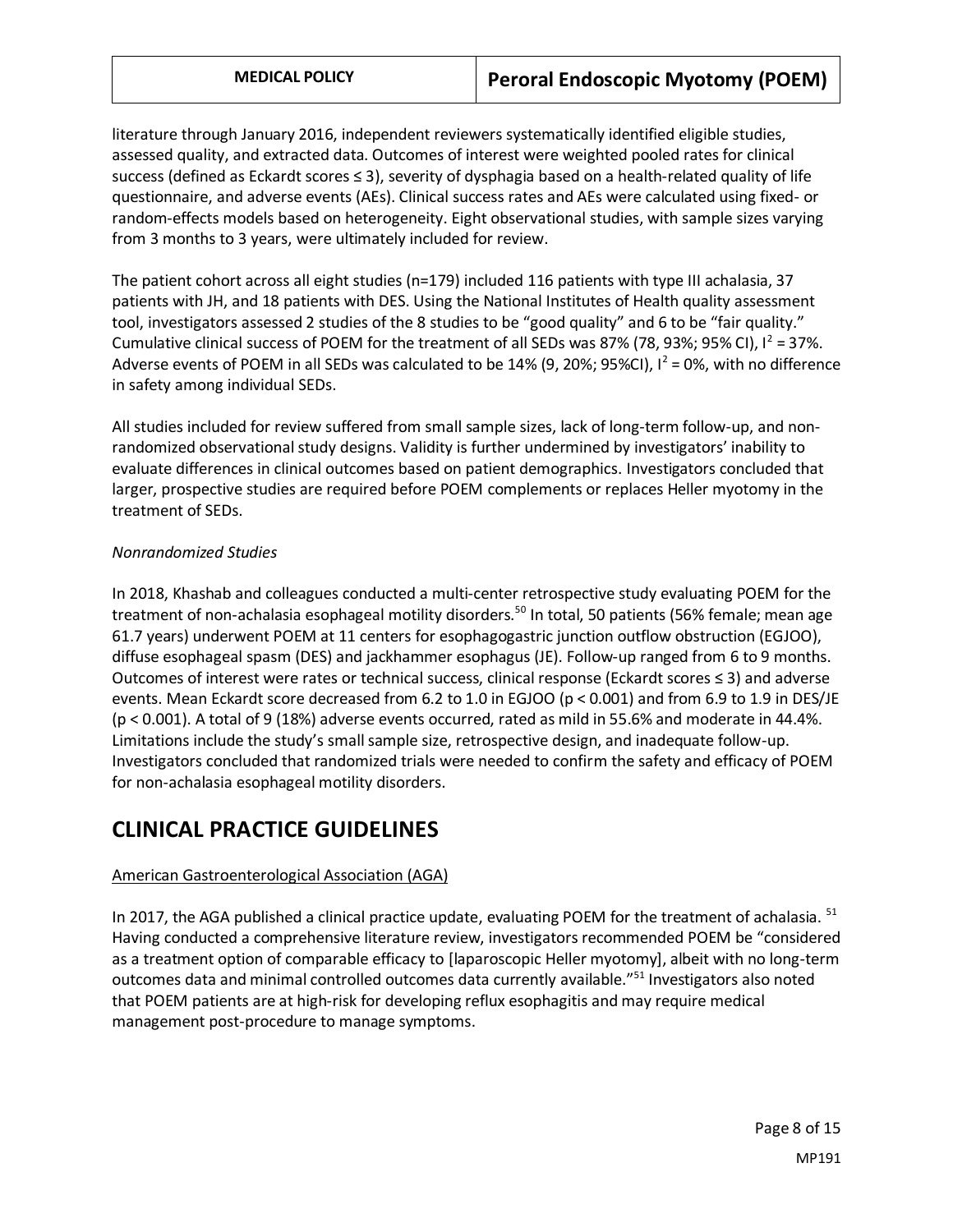### American College of Gastroenterology (ACG)

The ACG's 2020 clinical guideline on the diagnosis and management of achalasia discusses POEM as a therapy. They recommend the following:

- "We recommend tailored POEM or LHM for type III achalasia as a more efficacious disruptive therapy of the LES compared with PD.
- We support the evidence that in patients with achalasia, POEM compared with LHM with fundoplication or PD is associated with a higher incidence of GERD.
- We recommend that POEM or PD result in comparable symptomatic improvement in patients with types I or II achalasia.
- We recommend that POEM and LHM result in comparable symptomatic improvement in patients with achalasia.
- We recommend that POEM is a safe option in patients with achalasia who have previously undergone PD or LHM."<sup>52</sup>

### Society of the American Gastrointestinal and Endoscopic Surgeons (SAGES)

In 2020, SAGES published guidelines for the use of peroral endoscopic myotomy (POEM) for the treatment of achalasia, making the following recommendations:

- "The Guideline panel suggests that adult and pediatric patients with type I and II achalasia may be treated with either POEM or laparoscopic Heller myotomy based on surgeon and patient's shared decision-making (conditional recommendation, very low certainty evidence).
- Based on their collective experience, the panel suggests POEM over laparoscopic Heller myotomy for type III adult or pediatric achalasia (expert opinion).
- The Guideline panel recommends peroral endoscopic myotomy over pneumatic dilatation in patients with achalasia (strong recommendation, moderate certainty evidence).
- For the subgroup of patients who are particularly concerned about the continued use of PPI post-operatively, the panel suggests that either POEM or pneumatic dilatation can be used based on joint patient and surgeon decision-making (conditional recommendation, very low certainty evidence)."<sup>1</sup>

### American Society for Gastrointestinal Endoscopy (ASGE)

In 2020, the ASGE published updated evidence-based guidelines on the management of achalasia.<sup>53</sup> Recommendations were developed by expert panel with regard to the certainty of the evidence, the balance of benefits and harms of the management option, assumptions about the values and preferences associated with the decision along with available data on resource utilization, and cost effectiveness. The strength of the aggregate individual recommendation is based on the overall evidence quality and an assessment of the anticipated benefits and harms. All panel members approved the following recommendations:

1. Laparoscopic Heller myotomy, pneumatic dilation, and POEM are effective therapeutic modalities for patients with achalasia. Decision between these treatment options should depend on achalasia type, local expertise, and patient preference. ⊕⊕⊕⊕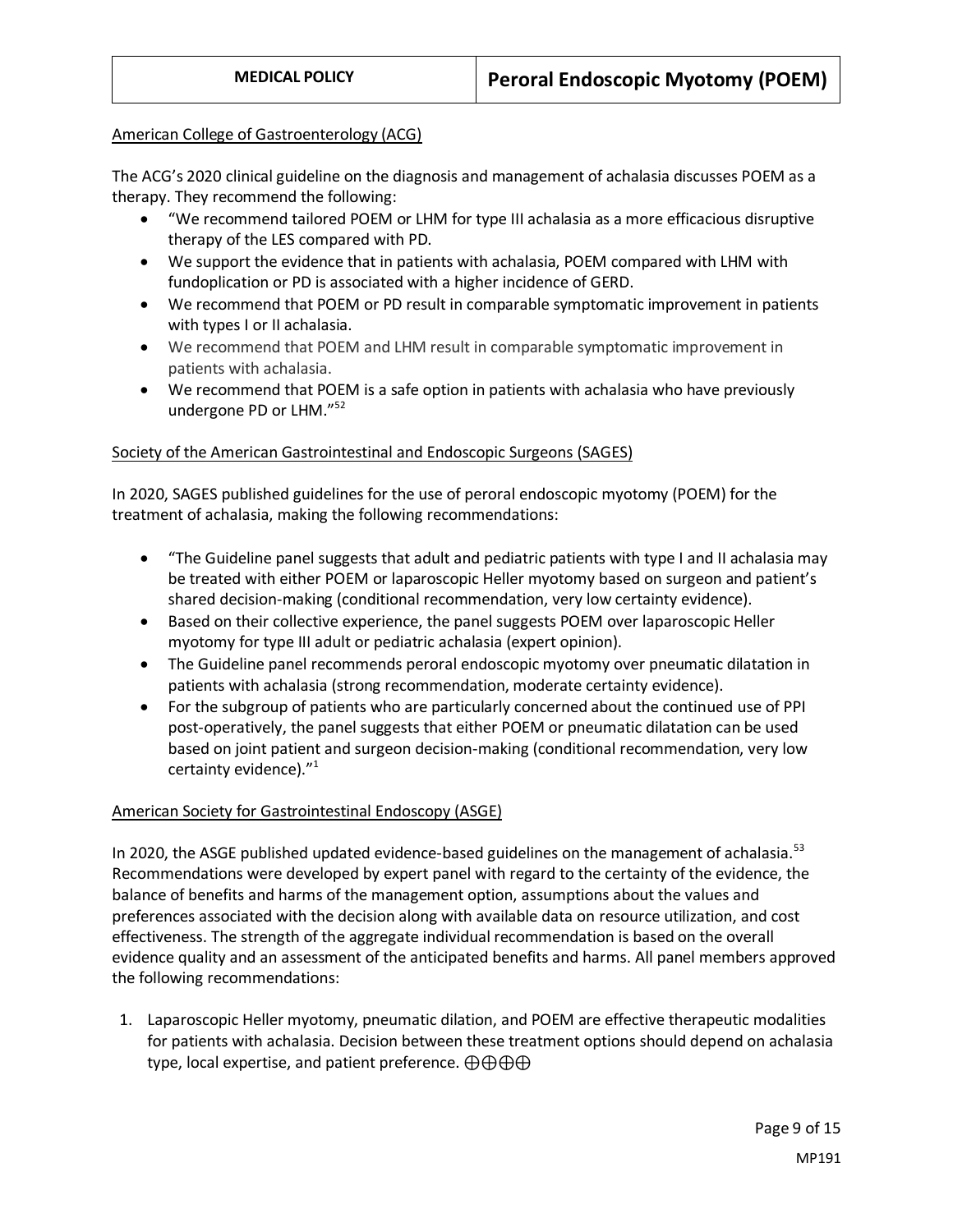- 2. We recommend against the use of botulinum toxin injection as definitive therapy for achalasia patients. Botulinum toxin injection may be reserved for patients who are not candidates for other definitive therapies.  $\oplus \oplus \oplus$  ( )
- 3. We suggest POEM as the preferred treatment for management of patients with type III achalasia.  $\bigoplus$   $\bigcirc$   $\bigcirc$   $\bigcirc$
- 4. In patients with failed initial myotomy (POEM or laparoscopic Heller myotomy), we suggest pneumatic dilation or redo myotomy using either the same or an alternative myotomy technique (POEM or laparoscopic Heller myotomy).  $\bigoplus \bigcap \bigcap$
- 5. We suggest that patients undergoing POEM are counseled regarding the increased risk of postprocedure reflux compared with pneumatic dilation and laparoscopic Heller myotomy. Based on patient preferences and physician expertise, postprocedure management options include objective testing for esophageal acid exposure, long-term acid suppressive therapy, and surveillance upper endoscopy.  $\bigoplus \bigoplus (\big)$
- 6. We recommend pneumatic dilation compared with botulinum toxin injection for patients with achalasia. ⊕⊕⊕⊕
- 7. We recommend that laparoscopic Heller myotomy and pneumatic dilation are comparable treatment options for management of patients with achalasia types I and II, and the treatment option should be based on shared decision-making between the patient and provider.
- <span id="page-9-0"></span>8. We suggest that POEM and laparoscopic Heller myotomy are comparable treatment options for management of patients with achalasia types I and II, and the treatment option should be based on shared decision-making between the patient and provider.  $\bigoplus \bigoplus \bigcap$

# **CENTERS FOR MEDICARE & MEDICAID**

As of May 2021, no Centers for Medicare & Medicaid (CMS) coverage guidance was identified which addresses peroral endoscopic myotomy (POEM) as a treatment for any esophageal disorder or gastroparesis.

# **POLICY SUMMARY**

There is enough research to show that peroral endoscopic myotomy (POEM) may be an effective management option for select individuals with achalasia. Studies have demonstrated short term safety and efficacy equivalent to laparoscopic Heller myotomy for this minimally invasive option. Patients may also be at high-risk for developing reflux esophagitis and may require medical management postprocedure to manage symptoms. Despite this, the American Gastroenterological Association (AGA) and American Society for Gastrointestinal Endoscopy (ASGE) both recommended that POEM be considered as an option for the treatment of achalasia.

There is not enough research to show that peroral endoscopic myotomy (POEM) is a safe and effective option for treatment of any other esophageal disorder or gastroparesis. The evidence base is predominantly comprised of nonrandomized studies of heterogeneous populations with short-term follow-up. No evidence-based clinical practice guidelines recommend POEM as a treatment for gastroparesis or esophageal disorders other than achalasia. Therefore POEM is considered investigational as a treatment of any disorders other than achalasia.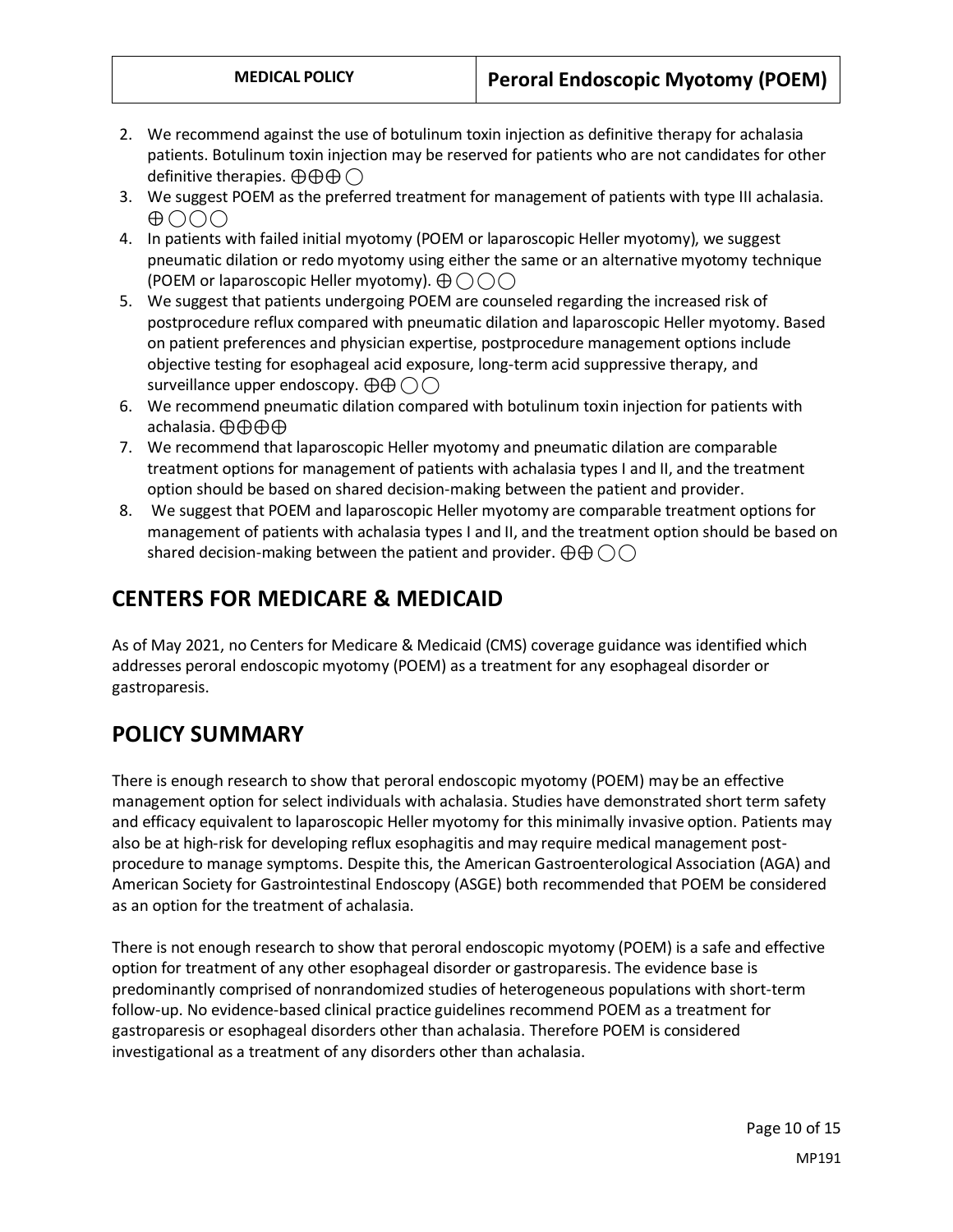# **INSTRUCTIONS FOR USE**

Company Medical Policies serve as guidance for the administration of plan benefits. Medical policies do not constitute medical advice nor a guarantee of coverage. Company Medical Policies are reviewed annually and are based upon published, peer-reviewed scientific evidence and evidence-based clinical practice guidelines that are available as of the last policy update. The Companies reserve the right to determine the application of Medical Policies and make revisions to Medical Policies at any time. Providers will be given at least 60-days notice of policy changes that are restrictive in nature.

The scope and availability of all plan benefits are determined in accordance with the applicable coverage agreement. Any conflict or variance between the terms of the coverage agreement and Company Medical Policy will be resolved in favor of the coverage agreement.

## **REGULATORY STATUS**

## Mental Health Parity Statement

Coverage decisions are made on the basis of individualized determinations of medical necessity and the experimental or investigational character of the treatment in the individual case. In cases where medical necessity is not established by policy for specific treatment modalities, evidence not previously considered regarding the efficacy of the modality that is presented shall be given consideration to determine if the policy represents current standards of care.

## **REFERENCES**

- 1. Kohn GP, Dirks RC, Ansari MT, et al. SAGES guidelines for the use of peroral endoscopic myotomy (POEM) for the treatment of achalasia. *Surgical Endoscopy.* 2021;35(5):1931-1948. <https://doi.org/10.1007/s00464-020-08282-0>
- 2. UpToDate. Achalasia: Pathogenesis, clinical manifestations, and diagnosis. Literature review current through: Mar 2020. | This topic last updated: Feb 19, 2020. [https://www.uptodate.com/contents/achalasia-pathogenesis-clinical-manifestations-and](https://www.uptodate.com/contents/achalasia-pathogenesis-clinical-manifestations-and-diagnosis)[diagnosis.](https://www.uptodate.com/contents/achalasia-pathogenesis-clinical-manifestations-and-diagnosis) Accessed 5/31/2021.
- 3. Eckardt VF, Aignherr C, Bernhard G. Predictors of outcome in patients with achalasia treated by pneumatic dilation. *Gastroenterology.* 1992;103(6):1732-1738. <https://www.ncbi.nlm.nih.gov/pubmed/1451966>
- 4. Eckardt VF. Clinical presentations and complications of achalasia. *Gastrointest Endosc Clin N Am.*  2001;11(2):281-292, vi[. https://www.ncbi.nlm.nih.gov/pubmed/11319062](https://www.ncbi.nlm.nih.gov/pubmed/11319062)
- 5. Taft TH, Carlson DA, Triggs J, et al. Evaluating the reliability and construct validity of the Eckardt symptom score as a measure of achalasia severity. *Neurogastroenterol Motil.*  2018;30(6):e13287[. https://www.ncbi.nlm.nih.gov/pubmed/29315993](https://www.ncbi.nlm.nih.gov/pubmed/29315993)
- 6. Hayes Inc. Comparative Effectiveness Review of Peroral Endoscopic Myotomy for Treatment of Esophageal Achalasia. December 3, 2019. [https://evidence.hayesinc.com/report/dir.peroral3346.](https://evidence.hayesinc.com/report/dir.peroral3346) Accessed 5/31/2021.
- 7. Hungness ES, Teitelbaum EN, Santos BF, et al. Comparison of perioperative outcomes between peroral esophageal myotomy (POEM) and laparoscopic Heller myotomy. *Journal of*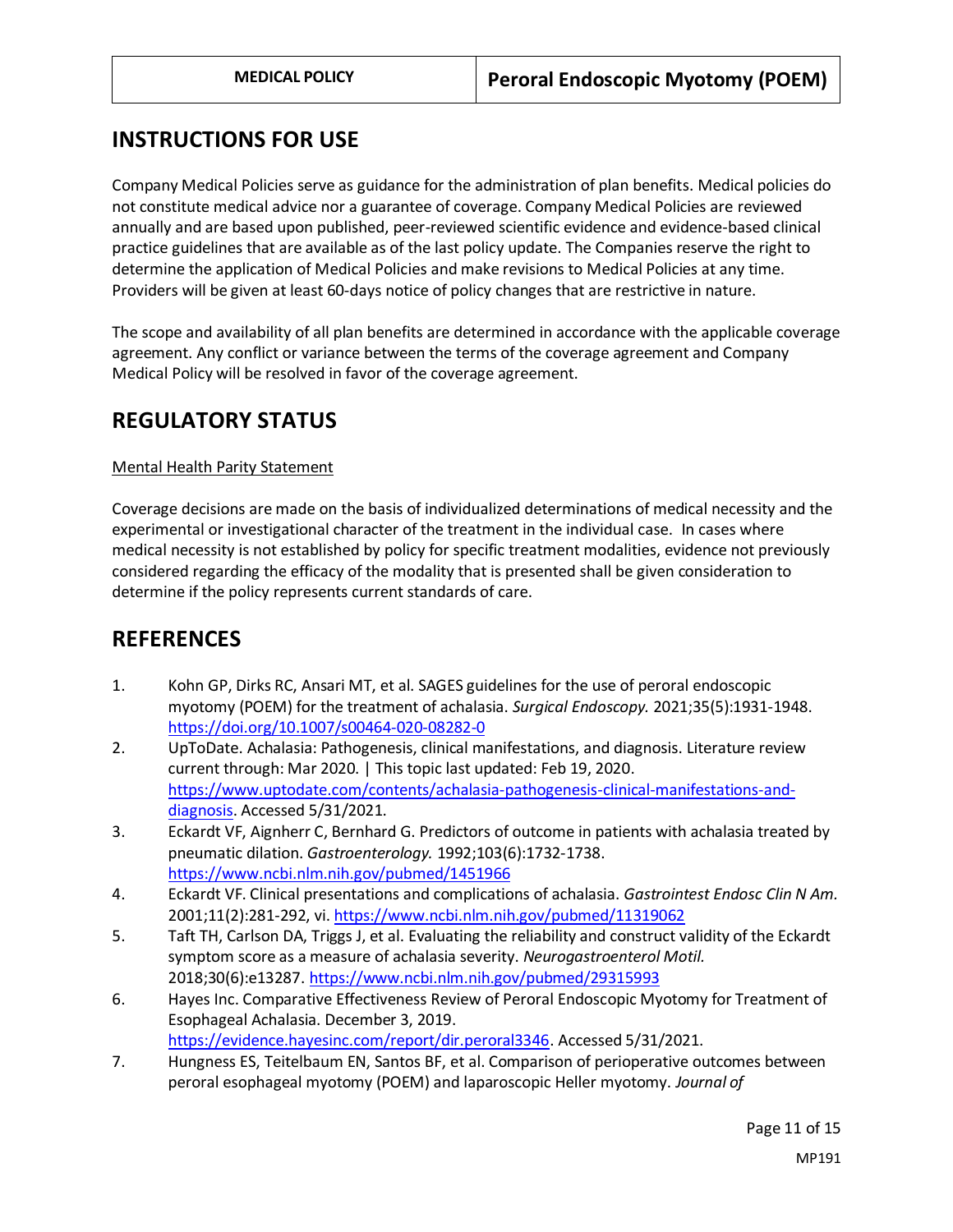*gastrointestinal surgery : official journal of the Society for Surgery of the Alimentary Tract.*  2013;17(2):228-235[. https://www.ncbi.nlm.nih.gov/pubmed/23054897](https://www.ncbi.nlm.nih.gov/pubmed/23054897)

- 8. Bhayani NH, Kurian AA, Dunst CM, Sharata AM, Rieder E, Swanstrom LL. A comparative study on comprehensive, objective outcomes of laparoscopic Heller myotomy with per-oral endoscopic myotomy (POEM) for achalasia. *Annals of surgery.* 2014;259(6):1098-1103. <https://www.ncbi.nlm.nih.gov/pubmed/24169175>
- 9. Kumagai K, Tsai JA, Thorell A, Lundell L, Hakanson B. Per-oral endoscopic myotomy for achalasia. Are results comparable to laparoscopic Heller myotomy? *Scand J Gastroenterol.* 2015;50(5):505- 512.<https://www.ncbi.nlm.nih.gov/pubmed/25712228>
- 10. Kumbhari V, Tieu AH, Onimaru M, et al. Peroral endoscopic myotomy (POEM) vs laparoscopic Heller myotomy (LHM) for the treatment of Type III achalasia in 75 patients: a multicenter comparative study. *Endosc Int Open.* 2015;3(3):E195-201. <https://www.ncbi.nlm.nih.gov/pubmed/26171430>
- 11. Teitelbaum EN, Soper NJ, Pandolfino JE, et al. Esophagogastric junction distensibility measurements during Heller myotomy and POEM for achalasia predict postoperative symptomatic outcomes. *Surg Endosc.* 2015;29(3):522-528. <https://www.ncbi.nlm.nih.gov/pubmed/?term=25055891>
- 12. Chan SM, Wu JC, Teoh AY, et al. Comparison of early outcomes and quality of life after laparoscopic Heller's cardiomyotomy to peroral endoscopic myotomy for treatment of achalasia. *Dig Endosc.* 2016;28(1):27-32[. https://www.ncbi.nlm.nih.gov/pubmed/26108140](https://www.ncbi.nlm.nih.gov/pubmed/26108140)
- 13. Schneider AM, Louie BE, Warren HF, Farivar AS, Schembre DB, Aye RW. A Matched Comparison of Per Oral Endoscopic Myotomy to Laparoscopic Heller Myotomy in the Treatment of Achalasia. *Journal of gastrointestinal surgery : official journal of the Society for Surgery of the Alimentary Tract.* 2016;20(11):1789-1796[. https://www.ncbi.nlm.nih.gov/pubmed/27514392](https://www.ncbi.nlm.nih.gov/pubmed/27514392)
- 14. de Pascale S, Repici A, Puccetti F, Carlani E, Rosati R, Fumagalli U. Peroral endoscopic myotomy versus surgical myotomy for primary achalasia: single-center, retrospective analysis of 74 patients. *Dis Esophagus.* 2017;30(8):1-7[. https://www.ncbi.nlm.nih.gov/pubmed/28575245](https://www.ncbi.nlm.nih.gov/pubmed/28575245)
- 15. Docimo S, Jr., Mathew A, Shope AJ, Winder JS, Haluck RS, Pauli EM. Reduced postoperative pain scores and narcotic use favor per-oral endoscopic myotomy over laparoscopic Heller myotomy. *Surg Endosc.* 2017;31(2):795-800[. https://www.ncbi.nlm.nih.gov/pubmed/27338580](https://www.ncbi.nlm.nih.gov/pubmed/27338580)
- 16. Khashab MA, Kumbhari V, Tieu AH, et al. Peroral endoscopic myotomy achieves similar clinical response but incurs lesser charges compared to robotic heller myotomy. *Saudi J Gastroenterol.*  2017;23(2):91-96[. https://www.ncbi.nlm.nih.gov/pubmed/28361839](https://www.ncbi.nlm.nih.gov/pubmed/28361839)
- 17. Hanna AN, Datta J, Ginzberg S, Dasher K, Ginsberg GG, Dempsey DT. Laparoscopic Heller Myotomy vs Per Oral Endoscopic Myotomy: Patient-Reported Outcomes at a Single Institution. *J Am Coll Surg.* 2018;226(4):465-472 e461[. https://www.ncbi.nlm.nih.gov/pubmed/29410262](https://www.ncbi.nlm.nih.gov/pubmed/29410262)
- 18. Ramirez M, Zubieta C, Ciotola F, et al. Per oral endoscopic myotomy vs. laparoscopic Heller myotomy, does gastric extension length matter? *Surg Endosc.* 2018;32(1):282-288. <https://www.ncbi.nlm.nih.gov/pubmed/28660419>
- 19. Ali AB, Khan NA, Nguyen DT, et al. Robotic and per-oral endoscopic myotomy have fewer technical complications compared to laparoscopic Heller myotomy. *Surg Endosc.* 2019. <https://www.ncbi.nlm.nih.gov/pubmed/31482358>
- 20. Sanaka MR, Hayat U, Thota PN, et al. Efficacy of peroral endoscopic myotomy vs other achalasia treatments in improving esophageal function. *World journal of gastroenterology.*  2016;22(20):4918-4925[. https://www.ncbi.nlm.nih.gov/pubmed/?term=27239118](https://www.ncbi.nlm.nih.gov/pubmed/?term=27239118)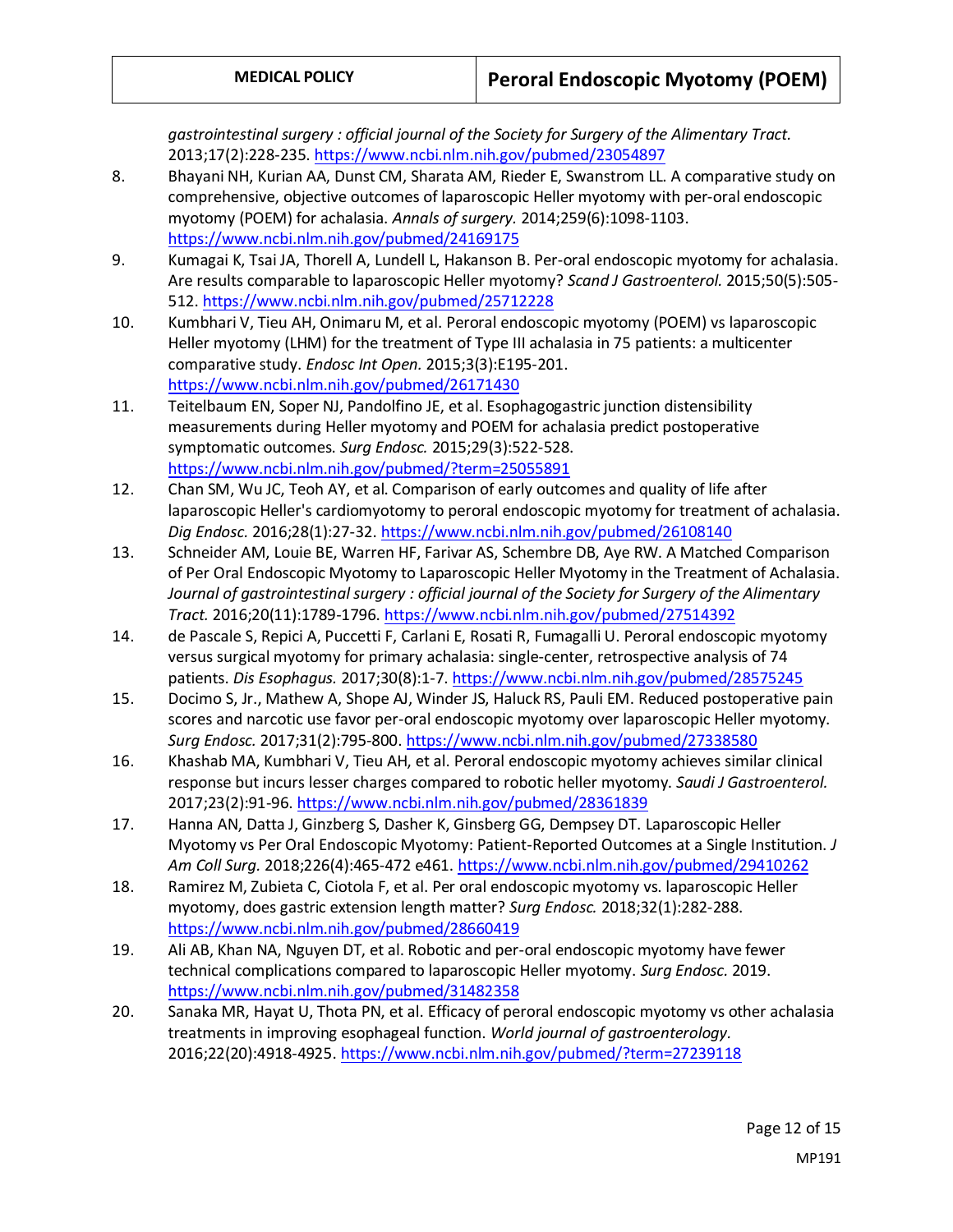- 21. Wirsching A, Boshier PR, Klevebro F, et al. Comparison of costs and short-term clinical outcomes of per-oral endoscopic myotomy and laparoscopic Heller myotomy. *Am J Surg.* 2019;218(4):706- 711. <https://www.ncbi.nlm.nih.gov/pubmed/31353034>
- 22. Meng F, Li P, Wang Y, et al. Peroral endoscopic myotomy compared with pneumatic dilation for newly diagnosed achalasia. *Surg Endosc.* 2017;31(11):4665-4672. <https://www.ncbi.nlm.nih.gov/pubmed/28411346>
- 23. Kim GH, Jung KW, Jung HY, et al. Superior clinical outcomes of peroral endoscopic myotomy compared with balloon dilation in all achalasia subtypes. *J Gastroenterol Hepatol.*  2019;34(4):659-665[. https://www.ncbi.nlm.nih.gov/pubmed/30695124](https://www.ncbi.nlm.nih.gov/pubmed/30695124)
- 24. Ponds FA, Fockens P, Lei A, et al. Effect of Peroral Endoscopic Myotomy vs Pneumatic Dilation on Symptom Severity and Treatment Outcomes Among Treatment-Naive Patients With Achalasia: A Randomized Clinical Trial. *JAMA.* 2019;322(2):134-144. <https://www.ncbi.nlm.nih.gov/pubmed/31287522>
- 25. Talukdar R, Inoue H, Nageshwar Reddy D. Efficacy of peroral endoscopic myotomy (POEM) in the treatment of achalasia: a systematic review and meta-analysis. *Surg Endosc.* 2015;29(11):3030- 3046[. https://www.ncbi.nlm.nih.gov/pubmed/25539695](https://www.ncbi.nlm.nih.gov/pubmed/25539695)
- 26. Wei M, Yang T, Yang X, Wang Z, Zhou Z. Peroral esophageal myotomy versus laparoscopic Heller's myotomy for achalasia: a meta-analysis. *J Laparoendosc Adv Surg Tech A.*  2015;25(2):123-129[. https://www.ncbi.nlm.nih.gov/pubmed/25683071](https://www.ncbi.nlm.nih.gov/pubmed/25683071)
- 27. Patel KS, Calixte R, Modayil RJ, Friedel D, Brathwaite CE, Stavropoulos SN. The light at the end of the tunnel: a single-operator learning curve analysis for per oral endoscopic myotomy. *Gastrointest Endosc.* 2015;81(5):1181-1187.<https://www.ncbi.nlm.nih.gov/pubmed/25597422>
- 28. Awaiz A, Yunus RM, Khan S, Memon B, Memon MA. Systematic Review and Meta-Analysis of Perioperative Outcomes of Peroral Endoscopic Myotomy (POEM) and Laparoscopic Heller Myotomy (LHM) for Achalasia. *Surg Laparosc Endosc Percutan Tech.* 2017;27(3):123-131. <https://www.ncbi.nlm.nih.gov/pubmed/28472017>
- 29. Repici A, Fuccio L, Maselli R, et al. GERD after per-oral endoscopic myotomy as compared with Heller's myotomy with fundoplication: a systematic review with meta-analysis. *Gastrointest Endosc.* 2018;87(4):934-943 e918.<https://www.ncbi.nlm.nih.gov/pubmed/29102729>
- 30. Schlottmann F, Luckett DJ, Fine J, Shaheen NJ, Patti MG. Laparoscopic Heller Myotomy Versus Peroral Endoscopic Myotomy (POEM) for Achalasia: A Systematic Review and Meta-analysis. *Annals of surgery.* 2018;267(3):451-460.<https://www.ncbi.nlm.nih.gov/pubmed/28549006>
- 31. Aiolfi A, Bona D, Riva CG, et al. Systematic Review and Bayesian Network Meta-Analysis Comparing Laparoscopic Heller Myotomy, Pneumatic Dilatation, and Peroral Endoscopic Myotomy for Esophageal Achalasia. *J Laparoendosc Adv Surg Tech A.* 2019. <https://www.ncbi.nlm.nih.gov/pubmed/31364910>
- 32. ECRI Institute. Peroral Endoscopic Myotomy for Treating Achalasia. 2/1/2018. [https://www.ecri.org/components/Hotline/Pages/25760.aspx?tab=2.](https://www.ecri.org/components/Hotline/Pages/25760.aspx?tab=2) Accessed 5/31/2021.
- 33. Evensen H, Kristensen V, Larssen L, Sandstad O, Hauge T, Medhus AW. Outcome of peroral endoscopic myotomy (POEM) in treatment-naive patients. A systematic review. *Scandinavian journal of gastroenterology.* 2019.
- 34. Dirks RC, Kohn GP, Slater B, et al. Is peroral endoscopic myotomy (POEM) more effective than pneumatic dilation and Heller myotomy? A systematic review and meta-analysis. *Surgical Endoscopy.* 2021;35(5):1949-1962[. https://doi.org/10.1007/s00464-021-08353-w](https://doi.org/10.1007/s00464-021-08353-w)
- 35. Werner YB, Hakanson B, Martinek J, et al. Endoscopic or Surgical Myotomy in Patients with Idiopathic Achalasia. *N Engl J Med.* 2019;381(23):2219-2229. <https://www.ncbi.nlm.nih.gov/pubmed/31800987>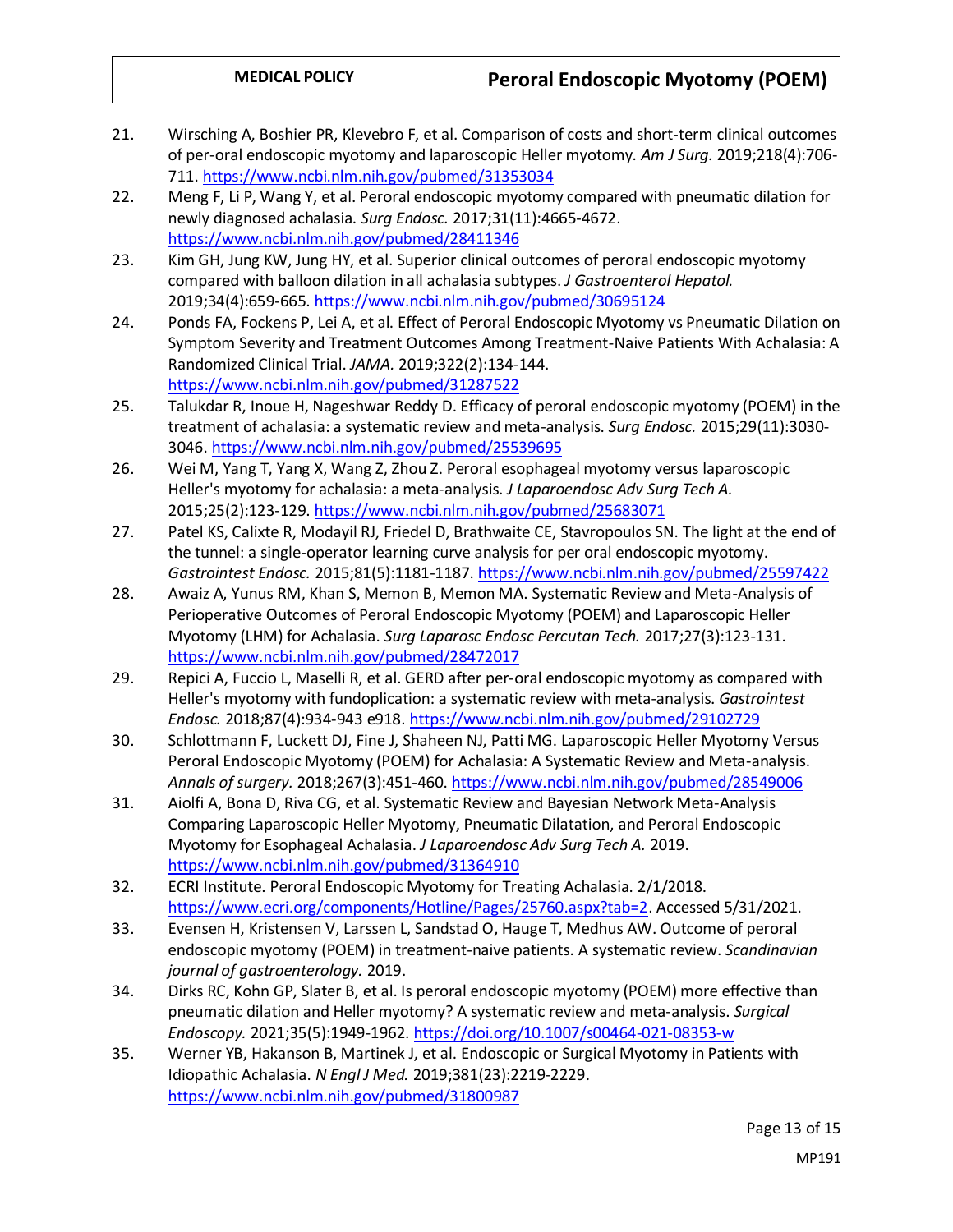- 36. ECRI Institute. Gastric Peroral Endoscopic Myotomy for Treating Gastroparesis. Published 10/2/2019. [https://www.ecri.org/components/Hotline/Pages/27767.aspx?tab=1.](https://www.ecri.org/components/Hotline/Pages/27767.aspx?tab=1) Accessed 5/31/2021.
- 37. Mekaroonkamol P, Dacha S, Wang L, et al. Gastric peroral endoscopic pyloromyotomy reduces symptoms, increases quality of life, and reduces health care use for patients with gastroparesis. *Clinical Gastroenterology and Hepatology.* 2019;17(1):82-89.
- 38. Jacques J, Pagnon L, Hure F, et al. Peroral endoscopic pyloromyotomy is efficacious and safe for refractory gastroparesis: prospective trial with assessment of pyloric function. *Endoscopy.*  2019;51(01):40-49.
- 39. Malik Z, Kataria R, Modayil R, et al. Gastric per oral endoscopic myotomy (G-POEM) for the treatment of refractory gastroparesis: early experience. *Digestive diseases and sciences.* 2018:1- 8.
- 40. Kahaleh M, Gonzalez J-M, Xu M-m, et al. Gastric peroral endoscopic myotomy for the treatment of refractory gastroparesis: a multicenter international experience. *Endoscopy.* 2018.
- 41. Rodriguez JH, Haskins IN, Strong AT, et al. Per oral endoscopic pyloromyotomy for refractory gastroparesis: initial results from a single institution. *Surgical endoscopy.* 2017;31(12):5381- 5388.
- 42. Khashab MA, Ngamruengphong S, Carr-Locke D, et al. Gastric per-oral endoscopic myotomy for refractory gastroparesis: results from the first multicenter study on endoscopic pyloromyotomy (with video). *Gastrointestinal endoscopy.* 2017;85(1):123-128.
- 43. Gonzalez J, Benezech A, Vitton V, Barthet M. G-POEM with antro-pyloromyotomy for the treatment of refractory gastroparesis: mid‐term follow‐up and factors predicting outcome. *Alimentary pharmacology & therapeutics.* 2017;46(3):364-370.
- 44. Dacha S, Mekaroonkamol P, Li L, et al. Outcomes and quality-of-life assessment after gastric peroral endoscopic pyloromyotomy (with video). *Gastrointest Endosc.* 2017;86(2):282-289. <https://www.ncbi.nlm.nih.gov/pubmed/?term=28161449>
- 45. Shlomovitz E, Pescarus R, Cassera MA, et al. Early human experience with per-oral endoscopic pyloromyotomy (POP). *Surg Endosc.* 2015;29(3):543-551. <https://www.ncbi.nlm.nih.gov/pubmed/25106716>
- 46. Khashab MA, Stein E, Clarke JO, et al. Gastric peroral endoscopic myotomy for refractory gastroparesis: first human endoscopic pyloromyotomy (with video). *Gastrointestinal endoscopy.*  2013;78(5):764-768.
- 47. Vosoughi K, Ichkhanian Y, Benias P, et al. Gastric per-oral endoscopic myotomy (G-POEM) for refractory gastroparesis: results from an international prospective trial. *Gut.* 2021:gutjnl-2020- 322756[. http://gut.bmj.com/content/early/2021/03/18/gutjnl-2020-322756.abstract](http://gut.bmj.com/content/early/2021/03/18/gutjnl-2020-322756.abstract)
- 48. Mohan BP, Chandan S, Jha LK, et al. Clinical efficacy of gastric per-oral endoscopic myotomy (G-POEM) in the treatment of refractory gastroparesis and predictors of outcomes: a systematic review and meta-analysis using surgical pyloroplasty as a comparator group. *Surgical Endoscopy.*  2020;34(8):3352-3367.<https://doi.org/10.1007/s00464-019-07135-9>
- 49. Khan MA, Kumbhari V, Ngamruengphong S, et al. Is POEM the answer for management of spastic esophageal disorders? A systematic review and meta-analysis. *Digestive diseases and sciences.* 2017;62(1):35-44.
- 50. Khashab MA, Familiari P, Draganov PV, et al. Peroral endoscopic myotomy is effective and safe in non-achalasia esophageal motility disorders: an international multicenter study. *Endoscopy international open.* 2018;6(08):E1031-E1036.